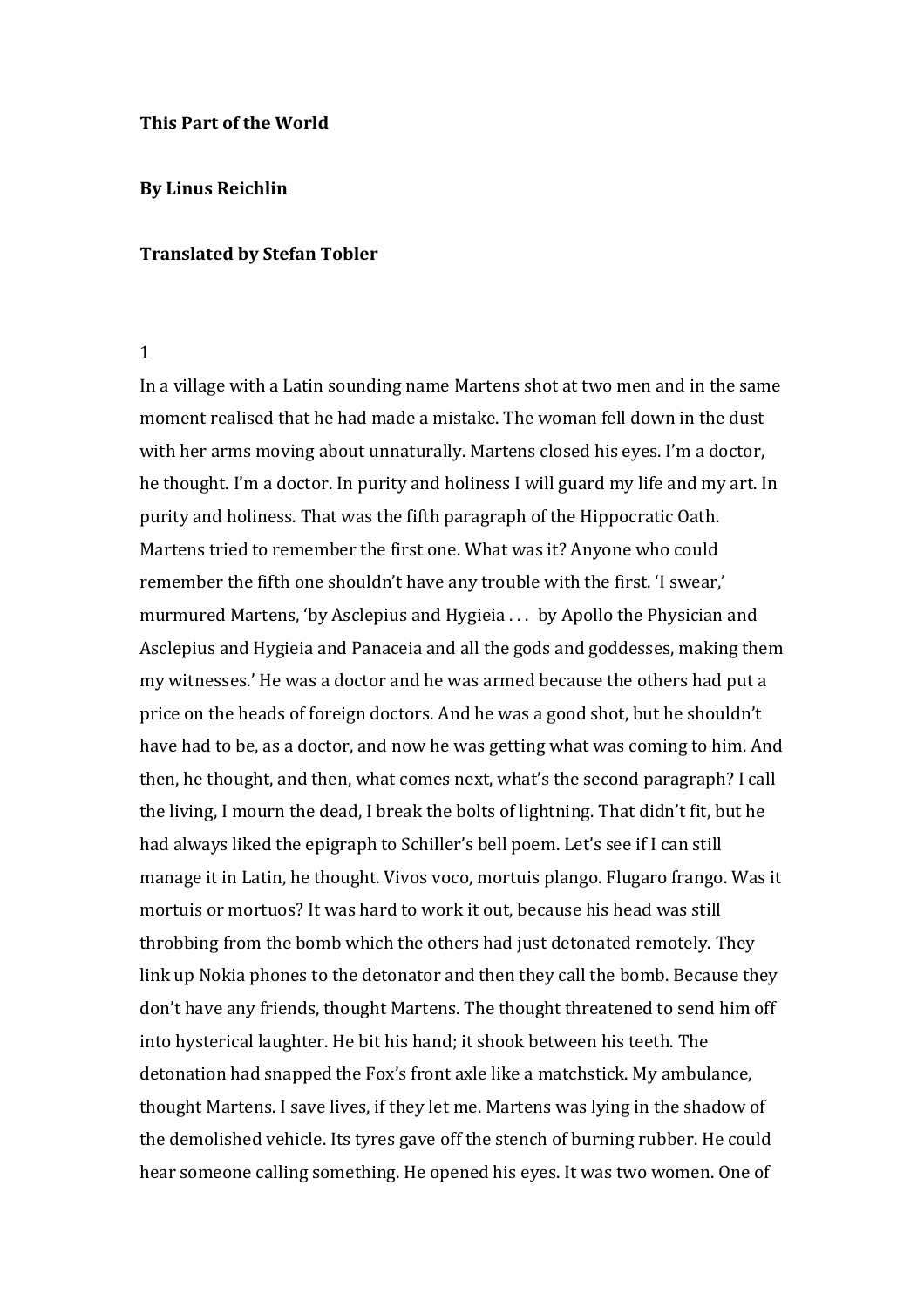them lay in the dust. The other shouted something at him. She grabbed the injured one by both arms and heaved her with difficulty across the street. None of this could be true. Not three days before the trip home. A sandal was dangling off the injured woman's foot. Shortly before the women disappeared behind a narrow wooden door in a mud-walled house the sandal fell off the foot and was left lying there.

Now everything was like it had been before. A friendly, inconsequential street. To the left a white Toyota Corolla by a mud wall and to the right the house the women had disappeared into. The dust hovered in the hot air; the sandal lay in the middle of the street.

Take your time, thought Martens. It was still not clear whether he had imagined it all or not. He had to think, go over it again. But the constant rattling behind him disturbed him. The others rattled their guns, his own people too – Niehoff, Khalili, Petersen and a few of the new contingent were rattling back.

'Quiet!' screamed Martens, but his own lot were too far away and the others were even further off, and pleas for quiet were never heeded in these situations in any case. He put his hands over his ears. We turn away from the noise of war to listen to the deer grazing. Who was that by? He couldn't remember. In purity and holiness, he thought. I'm a doctor. He found it comforting that he thought this so often. It meant that something was wrong with him, that he was in a state of shock and couldn't trust his senses. Is it any wonder! He thought it to the melody of a rock song: I'm so horny, you're so horny, is it any wonder! The bomb had exploded right underneath him. He had been sitting on the front seat of the Fox and yawning because last night he had been having intercourse with Nina Voigt behind the Bremen barracks. Intercourse, that's what she called it. He had yawned, and one of the few advantages of this part of the world was that a simple yawn at the right moment could prevent the eardrum from bursting. The bomb had exploded and the force of the pressure had pressed Martens' soul from his body. For a moment he had seen himself from the outside: his distorted face, his expression turned numb with horror, almost dumb. It seemed that we lose intelligence when we are near death. He had been exposed to an enormous and hostile force. And then no shock? Unlikely, thought Martens. He must have seen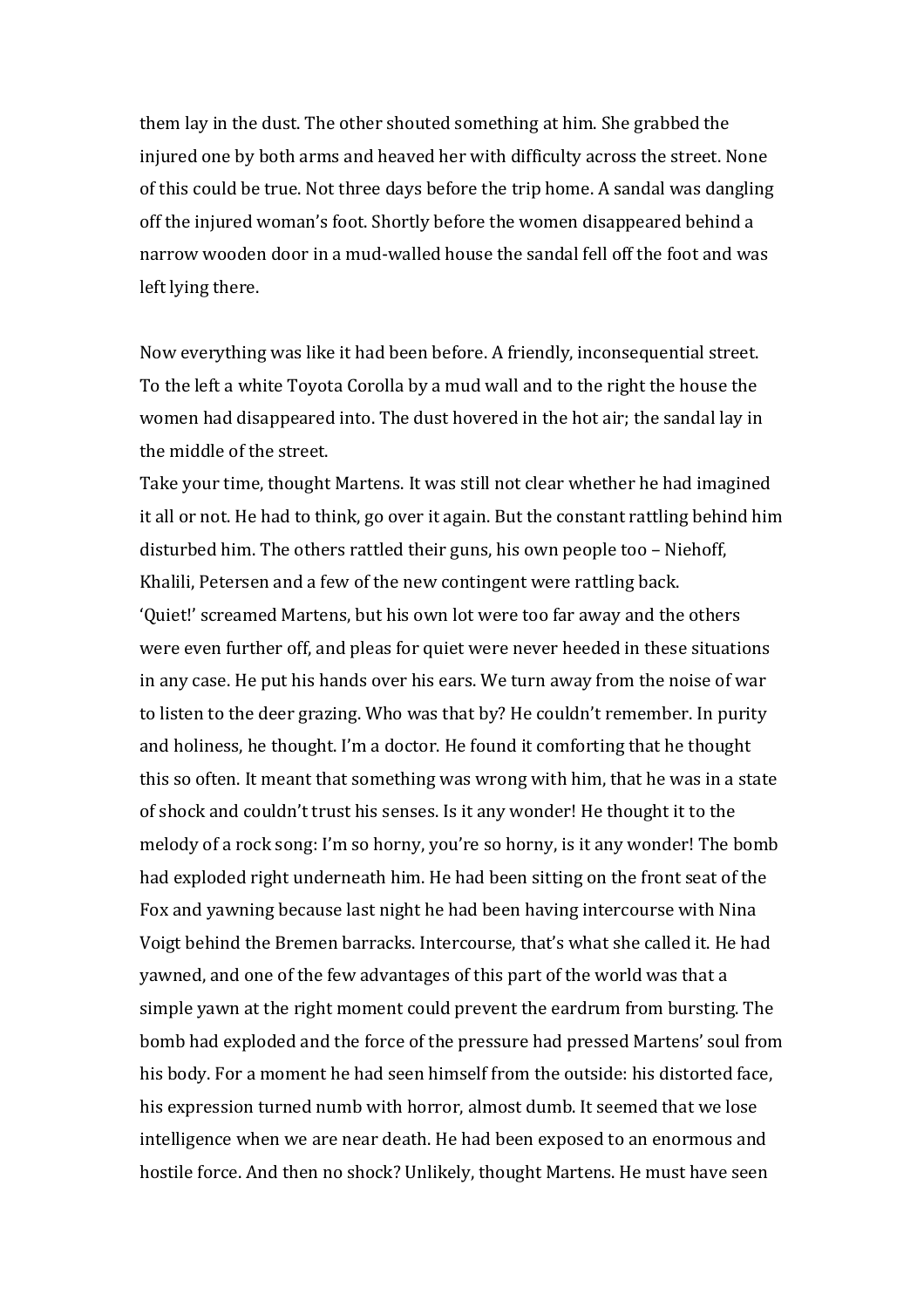the sandal earlier. That was the most plausible explanation. But he had only noticed it now, and in the trauma his brain, one big cocktail shaker, had hallucinated a story to go with the sandal. Two men jump out from behind a white Toyota, and of course they were really women, and then in the end only the sandal was left. It was an ever diminishing hallucination. It wouldn't have surprised him if the sandal disappeared soon too.

He closed his eyes and then looked again: the sandal was still there, but no doubt not for much longer. The fact that his gun's barrel was hot – and the heat didn't come from the sun – and that his gun smelt of gunpowder, which to Martens was always such a robust, pleasant smell, didn't mean anything. His father had, in the later stages of his wine consumption, one evening shot a plate-sized hole in the Persian rug in front of the television with his pump action gun. It was a hole the size of which the police in Furtwangen had never seen before. His father had claimed in his statement that two burglars had got in. But there had never been any proof of that. Of course I saw something, thought Martens, and I shot, is it any wonder? \$ 15,000 bounty for foreign doctors. Every doctor in the German base went around with this figure in his head. The actual amount might be no more than a rumour, but even 5,000 was reason enough to shoot if you saw figures or nobody jumping out from behind a car. First the others blow up ambulance vehicles, then they try to get the doctor's head. It was completely logical to do what I did, thought Martens. I saw two men, who weren't there, he thought, but they could well have been there.

He looked over there again and the sandal was stubbornly sitting where it had been before.

'I'm a doctor,' said Martens when Khalili lay down next to him. Khalili smelt like Martens' weapon, just stronger. It did Martens good to have his friend next to him. Now things could only get better.

'Oh, you're a doctor?' said Khalili. 'Nice. I'm an interpreter from Kreuzberg. Do you know who I am?'

Martens nodded.

'Look at me,' said Khalili.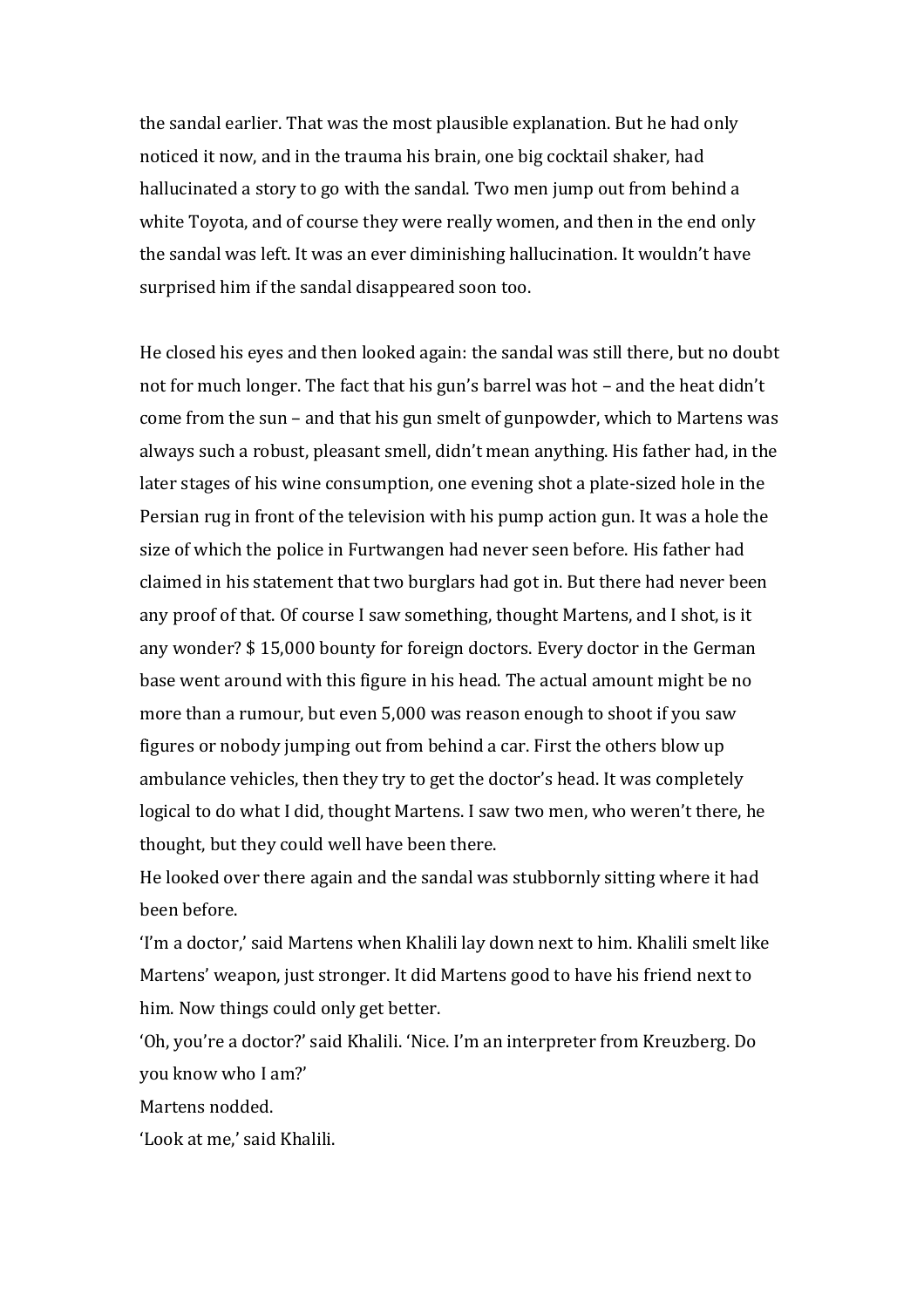Martens looked at him. It felt good. He liked Khalili. He really did. Khalili was the best thing about this part of the world. Khalili was a find for life. If I had stayed at home, thought Martens, I would never have got to know him, and that would have been a loss.

'You're cross-eyed,' said Khalili. 'Might be concussion.'

All the better, thought Martens. Commotio cerebri, a slight traumatic brain injury. Now he remembered the name of the village they were in: Quatliam. A name that wouldn't be out of place in a line of Latin verse: Quatliam esse delendam.

'Doctors shouldn't be armed,' said Martens. 'It's cynical.'

'Yes,' said Khalili. 'I agree with you. We've got a lot of philosophical issues here. And our brothers over there just don't want to talk. So that's why we're going to leave them here.'

From behind the mud wall which separated the others from their own people, a thin column shot up like a fountain whose jet of water has turned to dust. The wind fanned out the dust. Tiny crystalline particles glistened in the sun.

Khalili waved his hand back and forth in front of Martens' face. 'Hello?' he said. 'Did you hear me? We're going. Today's not our lucky day.'

'Yes,' said Martens.

He dragged his eyes away from the glistening fountain of dust and looked down the street.

The sandal had gone.

Blood pounded in his ears. He could hear how his heartbeat had quickened.

He looked into the leaves of a thin tree, which rose above one of the mud houses.

Green refreshes the eyes. Martens wanted to be sure.

He looked back again.

The sandal was no longer there.

He trembled all over with relief.

'Wait!' he said to Khalili, who was about to stand up. 'Can you see a sandal there? In that street. Is there a sandal there?'

Khalili glanced over.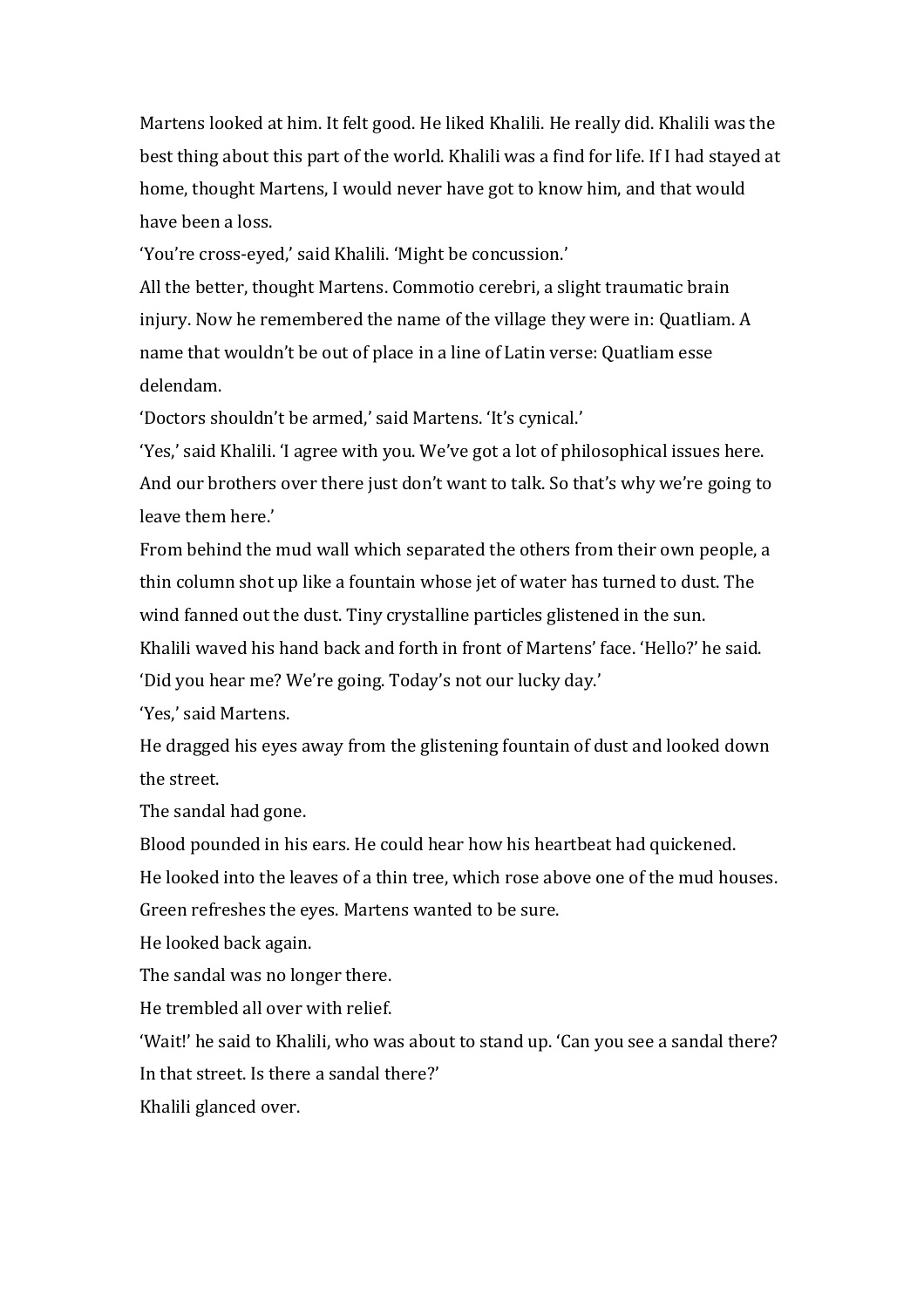'No, no sandal there. Why? Can you see one?' Khalili's concerned look warmed Martens. You could rely on Khalili. A wave of euphoria flooded through him and he felt a tingling sensation all over. 'No, it's nothing,' he said.

He grasped Khalili's arm. Khalili lifted him up.

'I'm fine,' said Martens. Between his feet and the floor there was soft rubber. Martens swayed, but Khalili gave him sturdy support.

'It's OK,' said Martens. And everything really was cleared up now. First two men, then two women, then a sandal, and now no longer even a sandal. His selfdiagnosis was: shock, slight concussion. But things were looking up. His soul was already on the mend. It was not about the brain, although a neurologist would have disagreed. No, his soul, pressed out of his body by the force of the explosion had returned to its home, and now that his senses and his mind had regained their harmony once again, a hallucinated sandal was no longer appropriate. There was no sandal there, which meant that nothing had happened in reality, except that Martens had been shooting at illusions.

It runs in the family, he thought.

# 2

Accompanied by the others' parting shots, the Dingo rumbled over the dusty road. Khalili and Petersen swayed to the rhythm of the bumps. Martens pressed his feet against the floor to absorb something of the jolts from the potholes. His head was sensitive to being shaken. Sunlight fell through the vehicle's top hatch at such an angle that it formed a thin beam. There was something hopeful about the beam, it seemed to Martens. The beam lit up the muzzle of Felder's gun, making it gleam. Felder's hands were those of a butcher. But as the vehicle went round a bend and the sunlight fell from the muzzle to Felder's hands they became the hands of a butcher who plays the mandolin in his free time. 'Do you play the mandolin?' asked Martens.

'What?' It was noisy in the vehicle. Martens repeated his question.

'Drums!' shouted Felder. 'Why?'

Martens raised his hands. It would have been difficult to explain.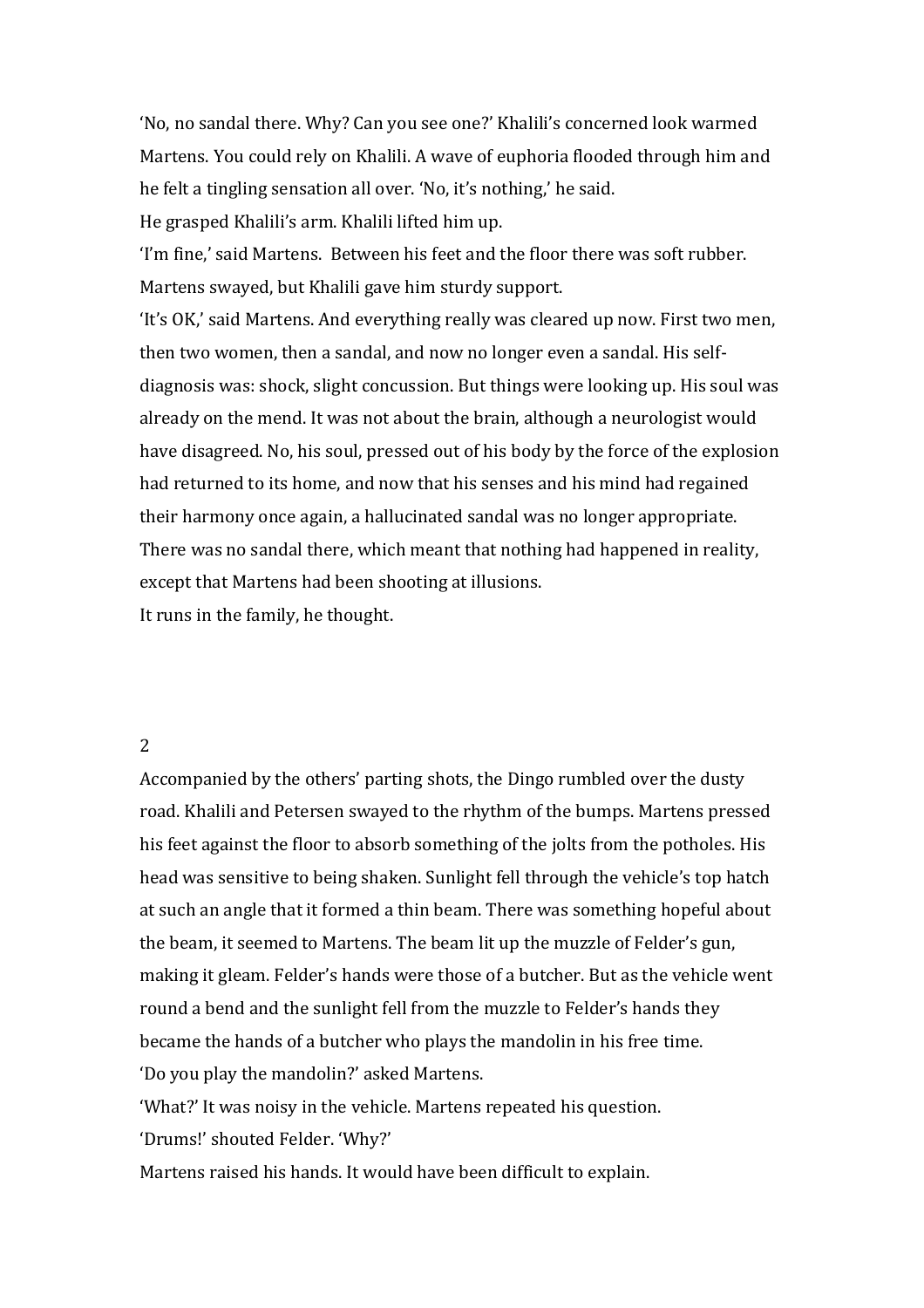Khalili's worried gaze. So what, thought Martens, I just asked him if he plays the mandolin. The sick bay, Khalili's gaze said. I'm taking you straight there when we get back to base. No need, thought Martens. Khalili shook his head and looked away.

'As an exception: smoking allowed!' Niehoff called back. Niehoff was in charge of the patrol. Niehoff said of himself, 'Big dick, small brains.' Niehoff loved life. If you were out with him, you would come back uninjured, and if not – well, then it was fate. Niehoff wasn't a danger to the others or his own lot. They all loved him. Khalili, Petersen, Felder pulled out cigarettes from under their flak jackets. Martens had smoked his last one before they left base, left for this village in which the bomb had exploded. Thinking about it made him nauseous. Explosion wasn't the right word. It wasn't the word for a feeling as if you were being squashed between two steel plates. He had done nothing to deserve this radical violence from the others. It was a damn injustice.

Khalili sat down next to him and offered him a cigarette.

Martens took one from the packet. Khalili got a flame on the lighter. Martens watched the flame, flickering, jumping from side to side; the damn thing couldn't stay still. Khalili held Martens' hand still and now the lighter was fine. 'Seriously now, Moritz. I don't like this.'

'What?' Martens inhaled the smoke deeper than he did at home in Berlin. In this part of the world no one died of smoking.

'How you lit the cigarette. You couldn't get the end of the cigarette to touch the flame.'

Good, thought Martens. Motor function disorder. Another symptom of concussion.

'Perhaps you're right,' he said. 'I'll go to the hospital. As soon as we get back to base. I'll get myself checked out.'

'But not by Nina.'

'Not by Nina.'

'I won't treat anyone I love. That's what my father always says. Although maybe he just says it because his private patients pay better.'

'Your father's right. I'll get Loeck to do it.'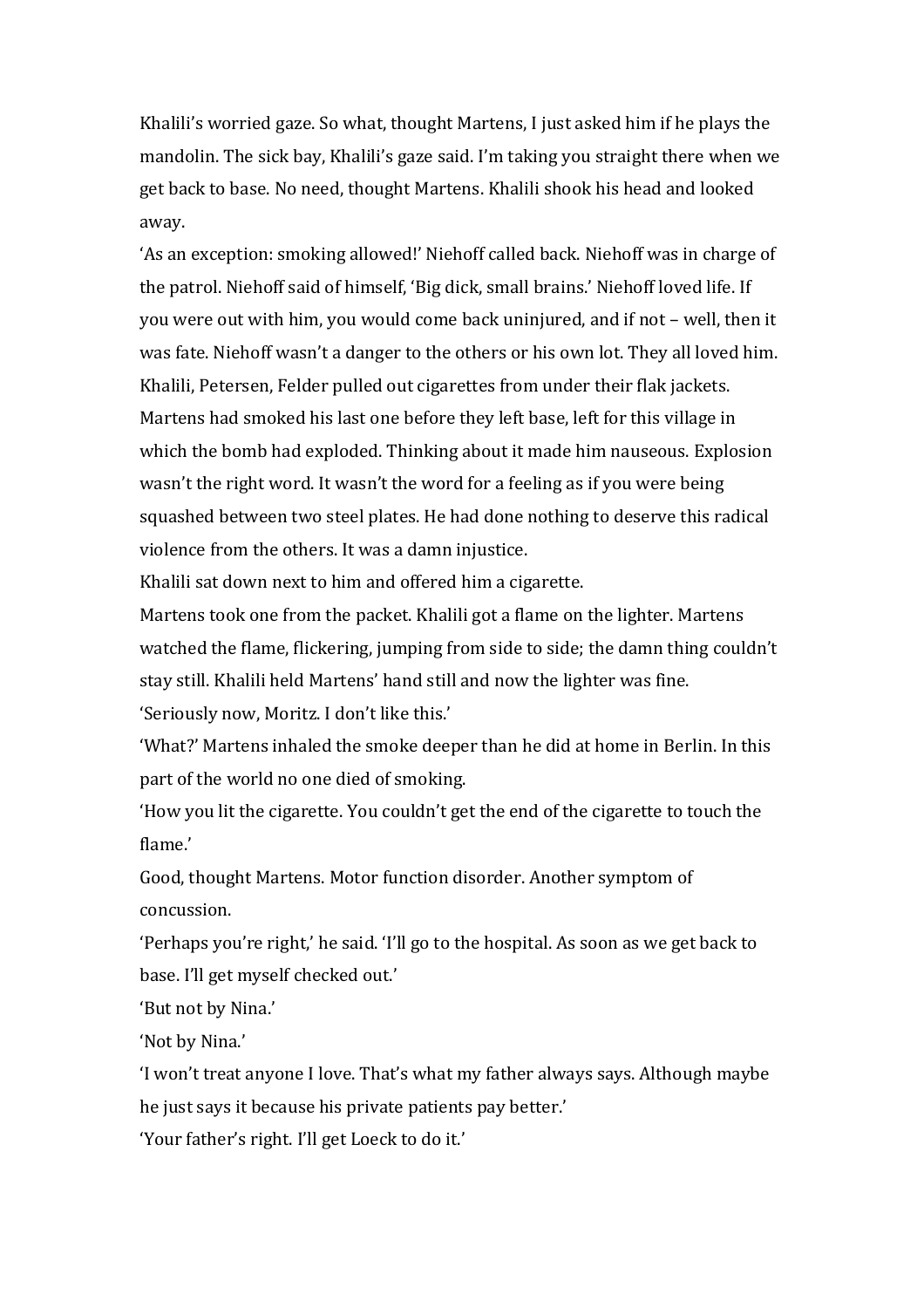'Not a good idea. Loeck's in love with Nina. Even if you had a bullet in your head he'd probably say: everything's fine, my friend. Just keep your finger on the hole and you'll live to a hundred.'

'Everyone's in love with Nina. I haven't got much choice, Tim.' 'Then I'll do it! I'm not in love with Nina. The only passion I have is the fight against terrorism. And I studied medicine for two semesters.' 'Yup, and German literature for about fifty.' 'So what? Then I'll heal you with verses, like Sayyid. I'll make you invulnerable.' He pulled the amulet out from under his shirt. He had bought it from a wandering holy man. It was a verse from the Koran and a chilli wrapped in

leather. Khalili kissed the amulet.

'It was worth its price again today,' he said.

The journey to the base dragged on. It was only three miles, but they were dotted with potholes and inhabited by goats. Martens felt every yard of the journey in his body. Every bump sent a jolt of pain up behind one eye. It felt like a nail boring through his pupil. With tears in his eyes, Martens saw the outlying houses of the friendly town in which they had their base. The town was friendly to them because the base brought some money and protection to the townsfolk. It was the kind of friendliness that is offered with gritted teeth and when the Dingo suddenly came to a halt, Khalili, Petersen and everyone inside felt uneasy. Stopping was not advisable in this part of the world. You had to act like the shrew: scurry behind cover, quick glances to the left and right, then set your sights on the next hiding place and rush over to it, and you had to do that all day long, and eat a lot, because you burn a lot of calories in this kind of life. 'Just an accident!' Niehoff called back. But sometimes that is how it starts: a car blocking the road, no way past it, you're trapped, and a second car approaching from behind, or a man running away suddenly, or running towards you screaming.

'It's just a donkey cart,' clarified Niehoff. Khalili looked up ahead with concern. Petersen made the sign of the cross. Felder looked at the gun between his knees. 'Out of the way, out of the way!' Vogel, the driver, shouted out of his window. Martens threw open his door and jumped out of the vehicle. He fell to his knees.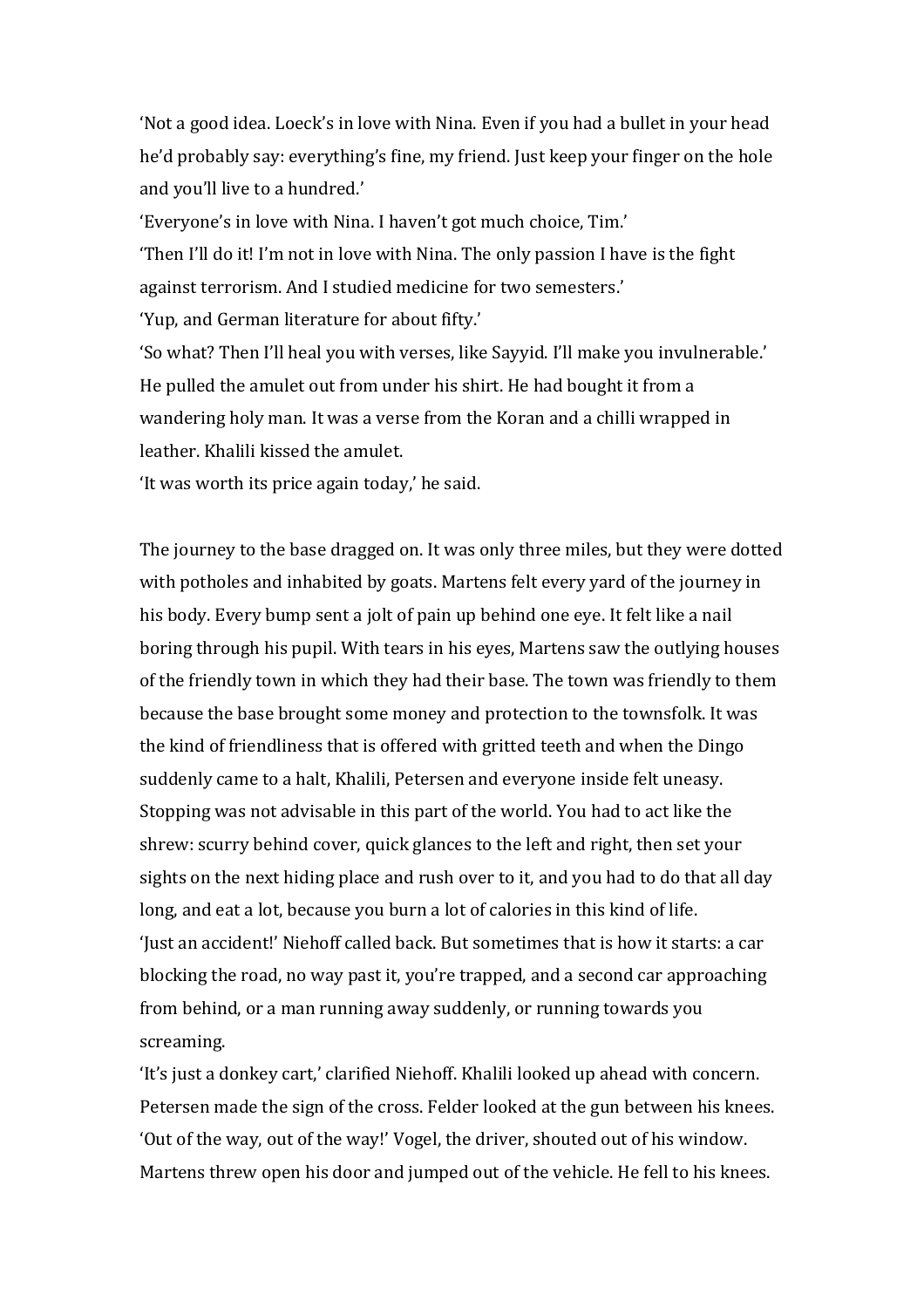He couldn't breathe. He was choking with panic. He retched up a bitter phlegm through an infinitely small opening and threw up at the feet of the children. So many children. They always appeared out of nowhere. Sometimes right in the middle of deserted country as if the stones had given birth to them. Children were a good sign. As long as they were there, the others wouldn't shoot, or let's say, would prefer not to shoot. The little ones came right up to Martens. They stretched out their hands and touched his golden hair. Then they giggled, proud of having touched a foreigner's hair. He rubs paint in his hair, the older ones said – no, no, he comes from a country where the sun doesn't shine, that's why it's so light. Khalili had translated what they said about his hair often enough. 'Everything's OK,' said Khalili, helping Martens back onto his feet. 'I'm sorry,' said Martens, snot running from his nose. 'I just couldn't control it.' 'It's just a donkey cart that tipped over. Come and have a look. There's no bomb. I want you to see for yourself. It's just a shoe-seller. Two young guys drove into the side of his cart. Now shoes are lying everywhere, look at them!' Khalili led Martens over to the scene. The donkey cart lay on its side. One wheel was still turning. The street was covered in sandals. Two men in white, Western trousers were arguing with the shoe-seller. Niehoff, with his gun at the ready, signalled for Khalili to come over. 'They have to clear the road. Tell them that, but keep it friendly!'

Martens had a ringing in his ear and white transparent flakes were dancing in front of his eyes. They were dancing in front of the sandals covering the ground, sandals tied in pairs. He looked at all the sandals, and each one held the image of that woman falling to the dust and the little clouds that rose and hovered above the woman's body. The sandals made sounds too. Martens could hear the other woman shout something at him. He could remember a word. She had repeated it many times.

*Khuuree*, the word turned faster and faster in his head. *Khuuree*! Khalili was negotiating with the men who had been involved in the accident. But Martens couldn't wait. He drew Khalili away from the others. He had to know if there was still some hope.

'*Khuuree*,' said Martens. 'Is that a word? Does it mean anything?' 'What made you think of that? By the way, you're white as a sheet.'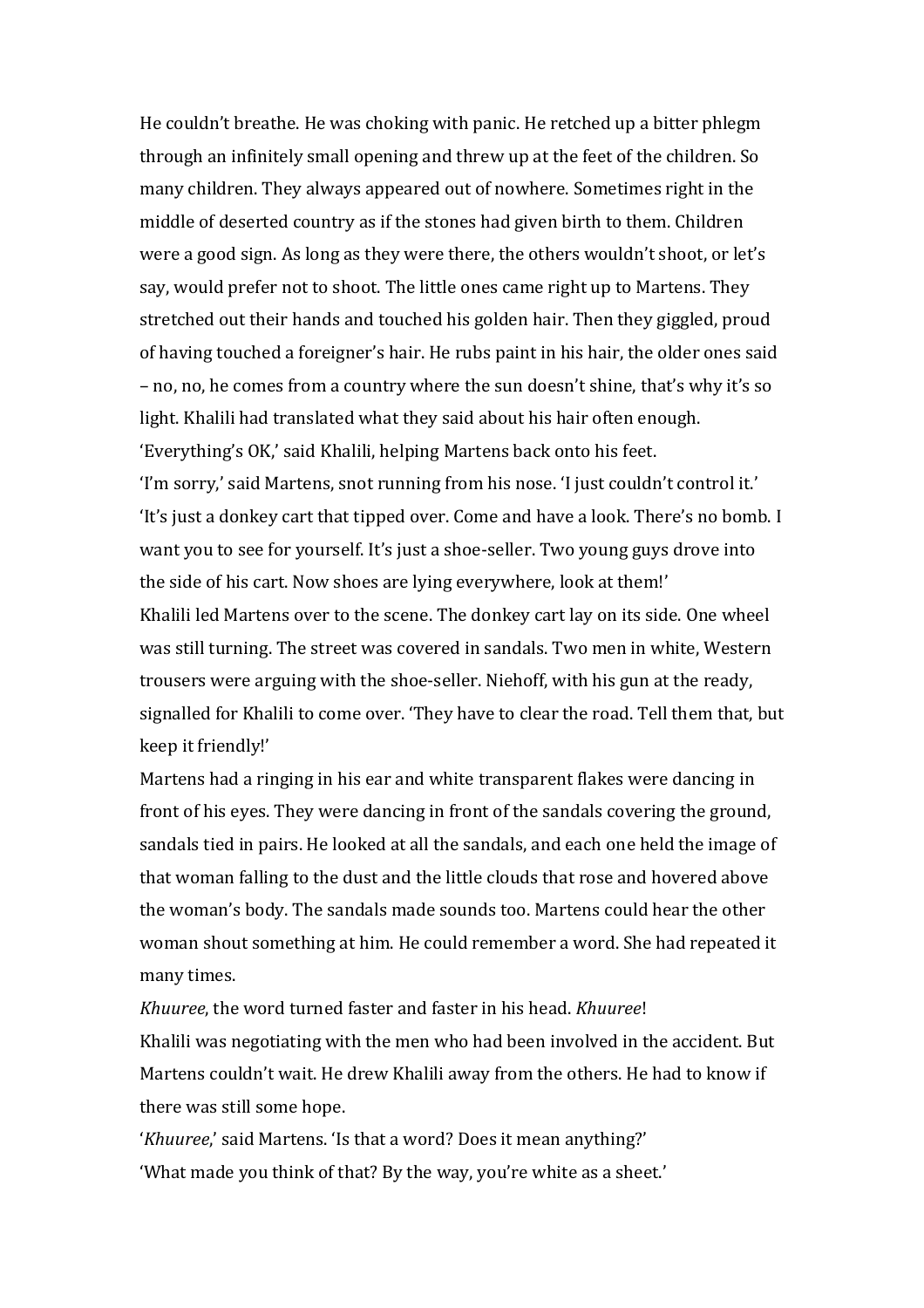#### 'Does it mean something?'

'You're saying it wrong. It's *khooree*. It means sister. Why?'

'Nothing' said Martens. 'Nothing at all.' He stumbled over to the Dingo, sitting down next to Petersen and Felder. For a moment he had the feeling that only his head existed and he had lost all connection to his body. His whole energy was concentrated between his temples where that word pounded: *khooree, khooree*. You couldn't imagine a word you didn't know. I heard the word, he thought. If I hadn't heard it, I wouldn't know it. I heard it. And if the word exists, then so does the woman, and if the woman does, then so does the injured woman. 'She's my sister!' the woman had shouted at him. 'My sister!'

### 3

The gates to the base were opened for the Dingo. For the others the base was an abscess in the friendly town. For their own lot it was an alpine chalet. Here they were safe from storms and the weather and when the beer cans fizzed in the evenings they told stories which were true. Nothing was made up here. This part of the world offered even bad storytellers enough material for good stories. Some of them left the chalet in the morning with no notches on their guns and when they returned home in the evening they rubbed their thumbs over one or two fresh and roughly cut notches, their souls catching like candyfloss on the little wooden splinters.

As they drove past, Martens looked at the butts filled with gravel that secured the entrance corridor on either side. The Dingo's shadow brushed across the butts. The play of shadows was nothing. Everything Martens saw or heard was nothing. He found he had no connection to things any more. Shooting at the woman had separated him from everything. He sat knee-to-knee with Petersen and Khalili in the Dingo. He heard them talking, but that was just functional. The ear can hear, the knee can feel, the body carries on like a worker on an assembly line who carries on with the same hand movements even when there's nothing on the conveyor belt. Eat, sleep, shit – all of that would carry on functioning, it's just that I'm no longer here, thought Martens. He was in the village. He had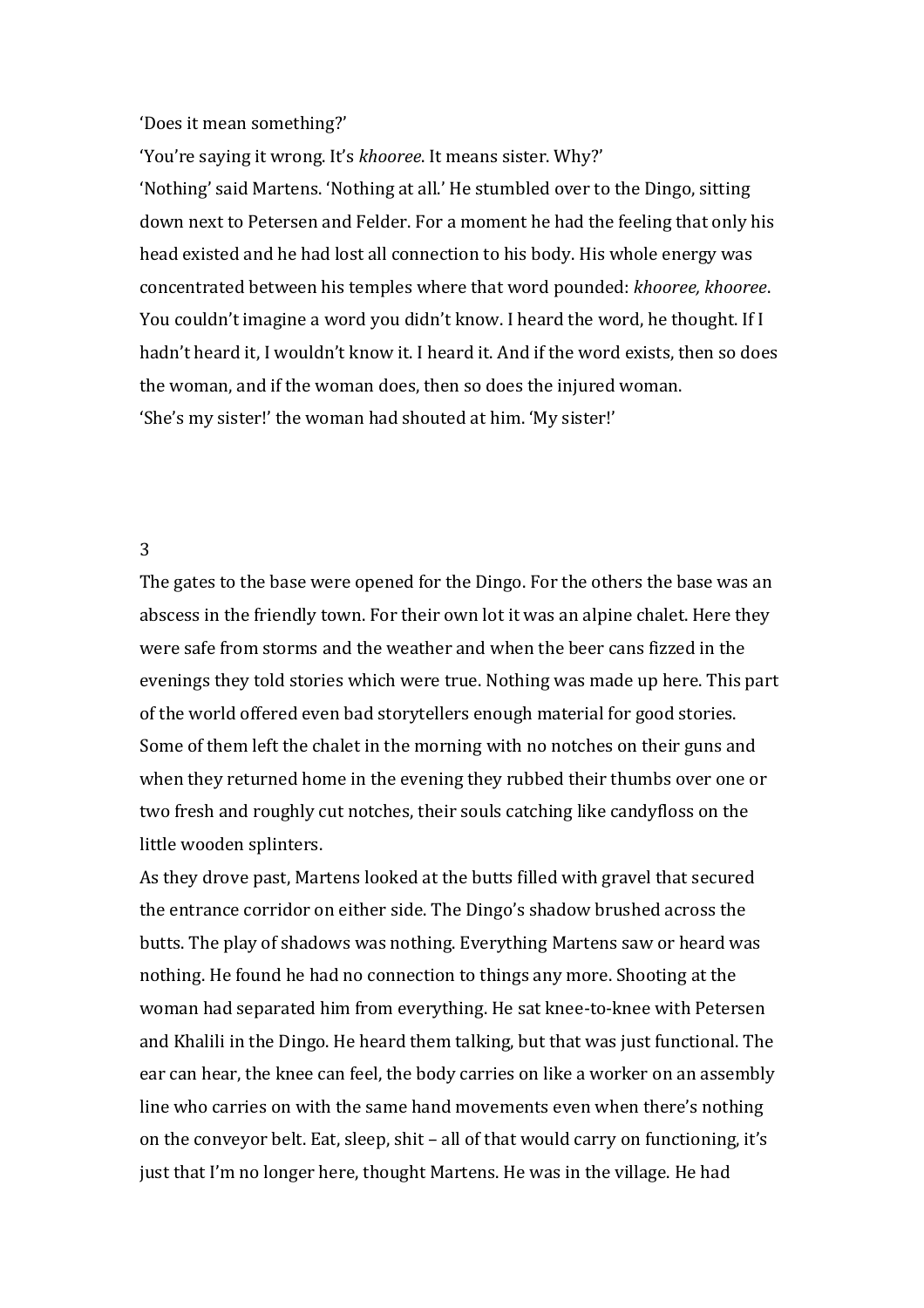forgotten its name again. He was in the village and nowhere else. I stayed there, he thought. What was here was a ghost.

They clambered out of the Dingo in the base's parking zone. The flags of the nations fluttered in the wind. There was a smell of roast chicken. Niehoff said a few words, then: 'Dismissed.'

Khalili put his arm around Martens' shoulder.

'Our last time out,' he said. 'They won't send out us again.'

Saturday, thought Martens. Three more days and that was it. On Saturday they were flying back to Berlin. On Sunday they were going to meet up, Khalili and he. 'You're white as a sheet,' said Khalili. 'I can't let people in Berlin see us with you looking like that. We want to go to Manzoni, you haven't forgotten, have you? Sunday, 8 pm, Manzoni. The veterans' night.'

'Manzini,' said Martens. Saying the name he felt better. It called up warm images of evenings with Anja in Manzini, and her cold green eyes. Her love was in her hands. Her skin carried her feelings. She used her eyes just for seeing. Like Nina. Oddly, it was only now that he became aware of this similarity between the two of them. Neither of them was a visual person. Manzini, what a wonderful name, but it was nothing he could hold onto now. Manzini didn't really exist. The village existed.

'What's it called?' he asked.

'What?'

'The village. Where we were.'

'Quatliam.'

'Right. Quatliam.' Quatliam, he thought. He could connect things to that. It was the only real place, and that's where he would find himself again. He had to go there, because he was still there. Someone had to fetch him.

'But I can't do it without you,' he said.

'What can't you do without me?'

Martens didn't say anything. His feet were on unstable ground. It tilted. Like a drunk, he wobbled around looking for a place to sit down. He simply had to sit down, over there on that wall in front of Sesame Street Café. Martens liked the name. The first bunch to come out here had called it that and sung the Sesame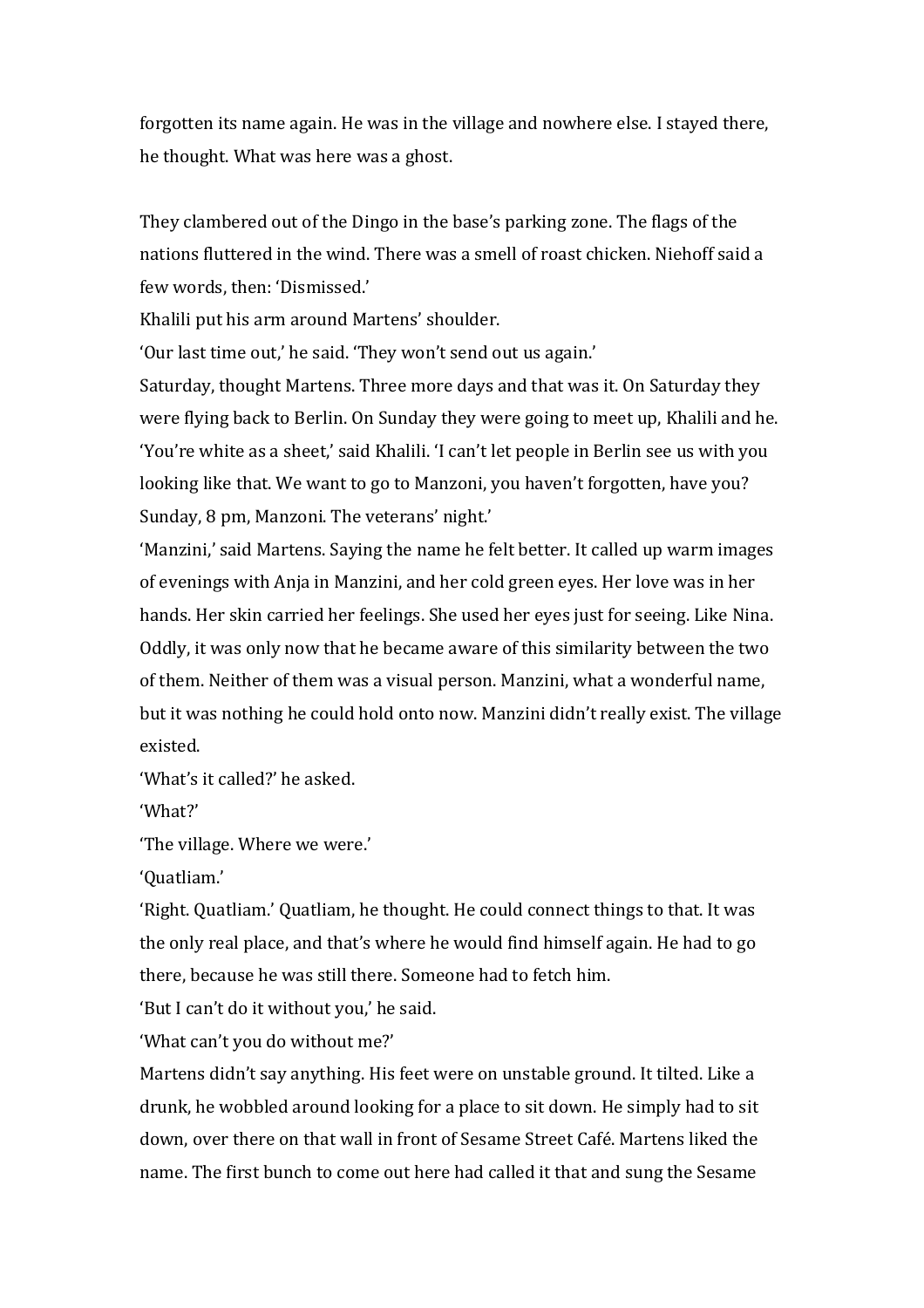Street song: Holidays, Everything's A-OK, Friendly neighbours there, That's where we meet . . . Back then the others got close enough to Sesame Street to shoot a rocket into the café, but it didn't explode and the disappointment of the others still hung in the air.

'But just one cigarette,' said Khalili, sitting down next to Martens. 'Then I'm taking you to the sick bay.'

They lit up and Martens said, 'In the village. Quatliam.'

Quatliam, he thought. What a name, and such a non-descript village. And yet it had become the centre of his life. 'I saw something there,' he said.

In the mountains, the wind picked up in the evenings. It tore down the valley, roared over the potato fields, grabbed the children's kites, descended on the town, went over the base's butts and defensive walls and blew dust and heat through the streets. The wind caught in the camouflage netting, sent the nations' flags into a flap, and made the tips of cigarettes glow. Khalili put his sunglasses on to protect his eyes from the dust and Martens said what he had seen in Quatliam. He didn't say: I shot at the woman. He didn't want to bear the full burden of responsibility. He wanted to share it with fate, with unknown forces, with crossfire which had hit the woman. There had been so many stray bullets in the air. It was of no importance to the woman whether he was telling the truth or not. What mattered for her was receiving help quickly. Of course Khalili would have understood if Martens had said: I shot at her. Everyone at the base would have. Who in the world would, if not them? But understanding wasn't enough. They would have understood and thought: thank God it didn't happen to me. It's not leprosy or the plague, thought Martens. I'm not sick. It's just something that's happened to me, and just to me, and I'll sort it out on my own. It was his right to keep it to himself. He didn't need to admit anything, he needed to do something. 'I know Thieke has a Fox in the garage,' he said. The cigarette between his fingers had burnt down. It singed his skin and he threw it away. 'Thieke is one of your customers. And you've got four bottles left. He'd give us the Fox for two.' 'Moritz,' said Khalili. 'We're meeting up on Sunday. What's the place called?' 'Manzini.'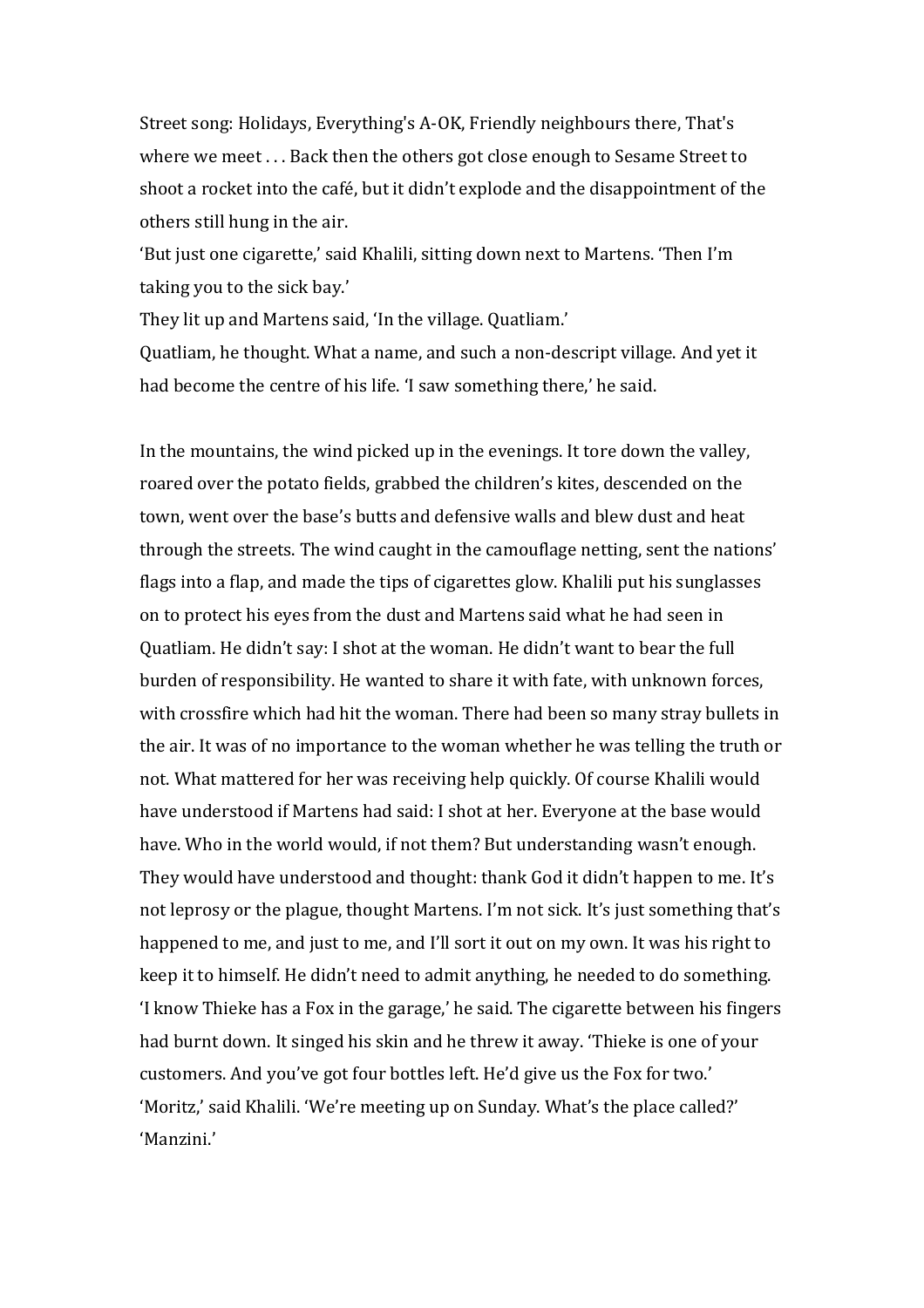'Manzini. This whole thing with the woman. I can understand that it's doing your head in. But I don't think you're thinking straight right now. What's this idea with Thieke? Are you really thinking of driving out to that village on your own in a Fox? Think for a minute. You know that's a stupid idea, otherwise you'd ask Seegemann for permission. But you won't. Because you know that Seegemann might be a lousy commanding officer, but even he wouldn't come up with the idea of sending medics into that village right now. We've retreated and they've taken the village. It's theirs now. You wouldn't get out alive . . .'

Martens was no longer listening. He was looking at a bird which, beating its wings against the wind, was barely moving. It was dancing on the eddies, a little blue bird. There were so few birds here. Not enough trees, not enough to eat, some cats and lots of fighting dogs almost a metre tall. Suddenly the bird gave up resisting the wind. It let the wind seize it and throw it away like something lifeless. That's not metaphorical, thought Martens, it's just a bird.

'Are you still here?' asked Khalili. He waved his hand back and forth in front of Martens' face.

'Let's go get the bottles,' said Martens. He stood up. He was dog tired. 'We have to get the Fox.' His mouth was dry and tasted of iron, as it would from blood. 'We'll get the woman and bring her to the hospital.'

Khalili put his arm around Martens' shoulder.

'Come, let's take a walk,' he said. He turned Martens around ninety degrees until he was facing the hospital. Martens resisted, turning to face Frankfurt, Khalili's barracks. Khalili hid in his locker the vodka bottles he had got off an uncle from Tajikistan five months ago and smuggled into the base. There had been a hundred back then – now there were only four. Khalili supplied people who were thirsty. He was popular in the base.

'Not the hospital,' said Martens. 'To your dorm. I'll only go to the hospital when we've got the woman. It's not urgent in my case. It is in hers.'

'I've got to disagree. If someone tells me that he wants to steal a Fox to get a Pashtun woman out of a village where ten or twenty fighters have holed up, then I'd say that the person had better go for a check-up in the hospital. Especially if a bomb has blown up right underneath him a few hours earlier.' Martens was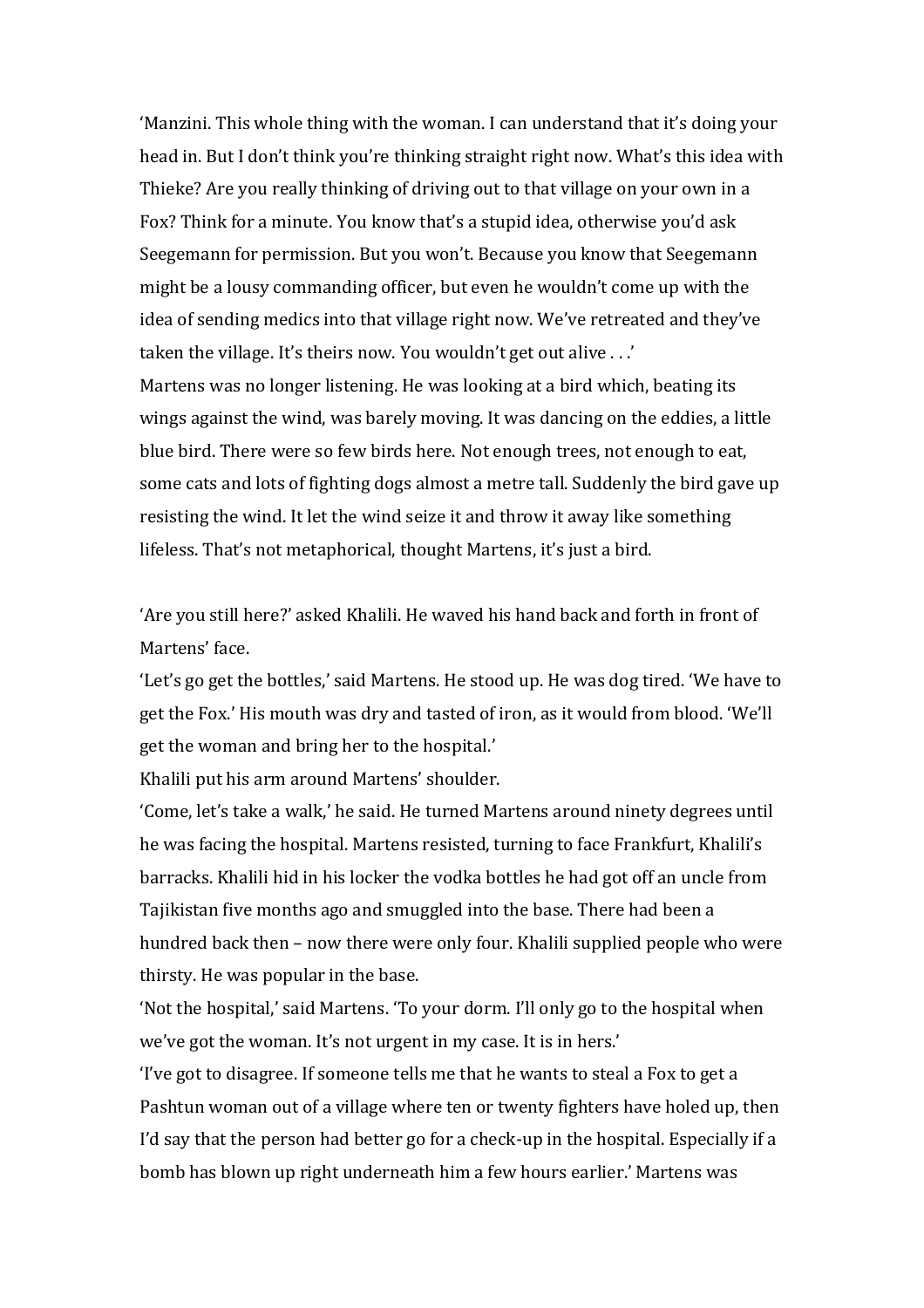bored. Bored, and shattered. He didn't want to argue it any more. Maybe the others had taken over the village, maybe not. To Martens, there was no point in thinking about it.

'I have to go there,' he said. Two women walked towards them. They had tied colourful cloths over their faces against the dust and were wearing sunglasses. Their hair bands looked sporty.

'Hi Tim!' said the smaller of the two; the other one smiled in a sporty way. Everything about the two of them was sporty. They wore their uniforms like some extravagant tracksuit.

'Hi Sabine,' said Khalili. From his tone of voice Martens guessed that Khalili had slept with her, but that he didn't want to do it again. The wind whisked the women past them. The evening sun swelled above the mountains.

'Come on,' said Martens.

Khalili put his hand on Martens' shoulder.

'Give me one good reason why you want to risk your life three days before we fly home. And don't say it's your duty as a doctor. When I studied medicine my dad said to me: a doctor's best friend is Death. You know you can't help everyone, that people will die in your care. So why this woman? Why do you want to put your life and mine on the line for her? Give me one credible reason and I'll come.' Martens looked into Khalili's eyes. And he knew that Khalili wouldn't understand. It wasn't about guilt. There was no guilt without intention. And it didn't matter who had shot the woman. I have to go back to the village because I'm still there, thought Martens. And he was there, because he was here in this country. The credible reason would have been: I'm doing what I'm doing because I'm in this country. But that wouldn't have convinced Khalili, and he needed Khalili as an interpreter and as a friend with whom he could share his fear. 'I shot at the woman,' he said.

Khalili looked away.

'That's a good reason,' he said. He gave Martens a short, powerful hug and let him go again immediately. 'Then we'll go and get the bottles,' said Khalili, rubbing something out of his eye.